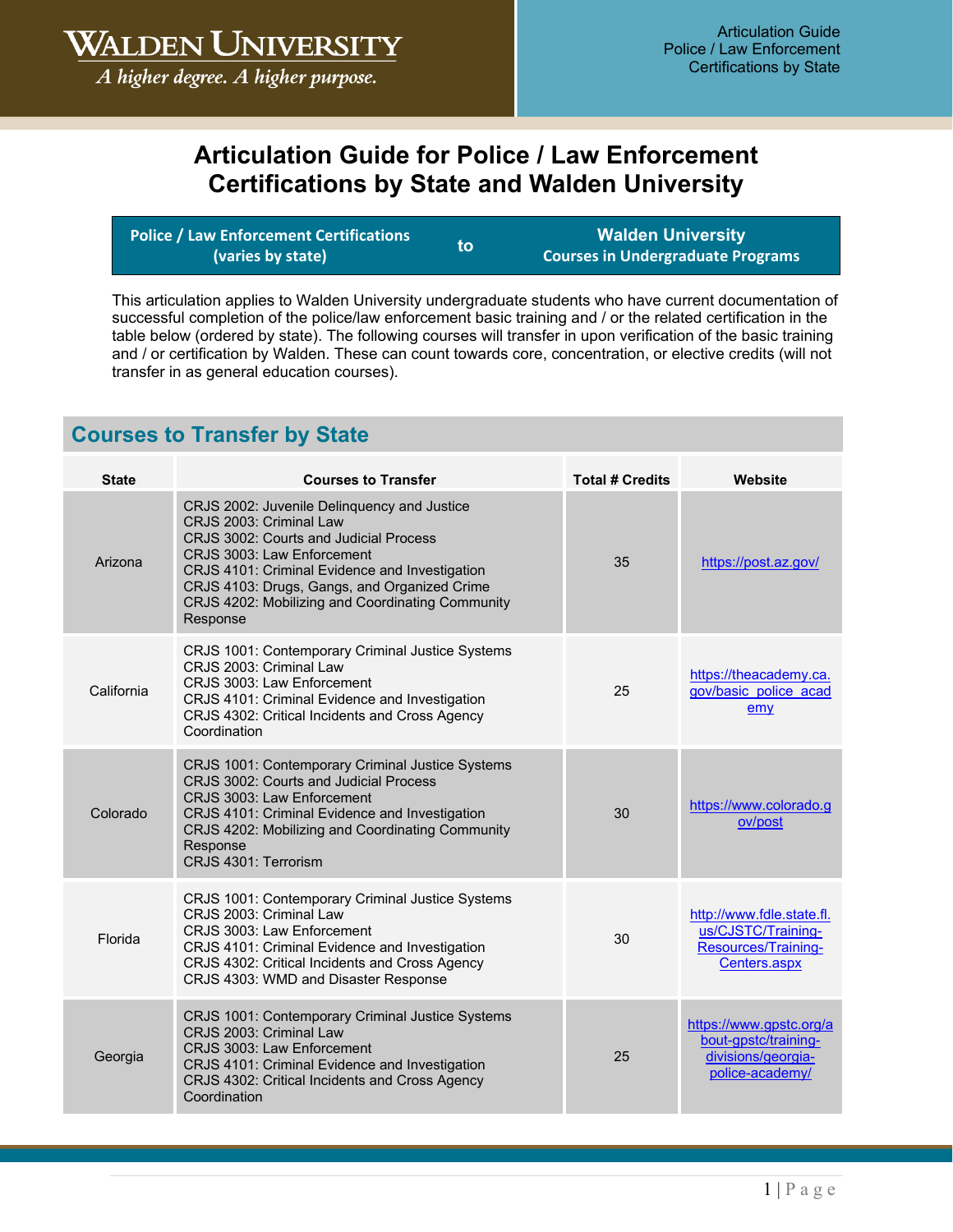| WALDEN UNIVERSITY<br>A higher degree. A higher purpose. |                                                                                                                                                                                                                                                                                                     | <b>Articulation Guide</b><br><b>Police / Law Enforcement</b><br><b>Certifications by State</b> |    |                                                                       |
|---------------------------------------------------------|-----------------------------------------------------------------------------------------------------------------------------------------------------------------------------------------------------------------------------------------------------------------------------------------------------|------------------------------------------------------------------------------------------------|----|-----------------------------------------------------------------------|
| Idaho                                                   | CRJS 3002: Courts and Judicial Process<br>CRJS 3003: Law Enforcement<br>CRJS 4101: Criminal Evidence and Investigation<br>CRJS 4202: Mobilizing and Coordinating Community<br>Response<br>CRJS 4205: Crisis Intervention                                                                            |                                                                                                | 25 | https://post.idaho.gov/                                               |
| Kentucky                                                | CRJS 2003: Criminal Law<br>CRJS 3002: Courts and Judicial Process<br>CRJS 3003: Law Enforcement<br>CRJS 4101: Criminal Evidence and Investigation<br>CRJS 4103: Drugs, Gangs, and Organized Crime<br>CRJS 4202: Mobilizing and Coordinating Community<br>Response<br>CRJS 4205: Crisis Intervention |                                                                                                | 35 | https://www.docjt.ky.go<br>v/basic                                    |
| Louisiana                                               | CRJS 3003: Law Enforcement<br>CRJS 4101: Criminal Evidence and Investigation<br>CRJS 4205: Crisis Intervention                                                                                                                                                                                      |                                                                                                | 15 | http://www.lcle.la.gov/p<br>rograms/post.asp                          |
| Maryland                                                | CRJS 2003: Criminal Law<br>CRJS 3003: Law Enforcement<br>CRJS 4101: Criminal Evidence and Investigation                                                                                                                                                                                             |                                                                                                | 15 | https://mdle.net/standa<br>rds.htm                                    |
| Massachusetts                                           | CRJS 3002: Courts and Judicial Process<br>CRJS 3003: Law Enforcement<br>CRJS 4101: Criminal Evidence and Investigation<br>CRJS 4301: Terrorism                                                                                                                                                      |                                                                                                | 20 | https://www.mass.gov/<br>state-police-academy                         |
| Michigan                                                | CRJS 2003: Criminal Law<br>CRJS 3002: Courts and Judicial Process<br>CRJS 3003: Law Enforcement<br>CRJS 4101: Criminal Evidence and Investigation<br>CRJS 4202: Mobilizing and Coordinating Community<br>Response<br>CRJS 4205: Crisis Intervention<br>CRJS 4301: Terrorism                         |                                                                                                | 35 | https://www.michigan.g<br>ov/mcoles/0,4607,7-<br>229-41624---,00.html |
| Nevada                                                  | CRJS 1001: Contemporary Criminal Justice Systems<br>CRJS 3003: Law Enforcement<br>CRJS 4101: Criminal Evidence and Investigation<br>CRJS 4202: Mobilizing and Coordinating Community<br>Response<br>CRJS 4205: Crisis Intervention                                                                  |                                                                                                | 25 | http://post.nv.gov/                                                   |
| New Jersey                                              | CRJS 1001: Contemporary Criminal Justice Systems<br>CRJS 2003: Criminal Law<br>CRJS 3002: Courts and Judicial Process<br>CRJS 3003: Law Enforcement<br>CRJS 4101: Criminal Evidence and Investigation<br>CRJS 4202: Mobilizing and Coordinating Community<br>Response                               |                                                                                                | 30 | https://www.state.nj.us/<br>lps/dcj/njptc/home.htm                    |
| North Carolina                                          | CRJS 2003: Criminal Law<br>CRJS 3003: Law Enforcement<br>CRJS 4101: Criminal Evidence and Investigation                                                                                                                                                                                             |                                                                                                | 15 | https://ncdoj.gov/law-<br>enforcement-training/                       |

## Articulation Guide Police / Law Enforcement